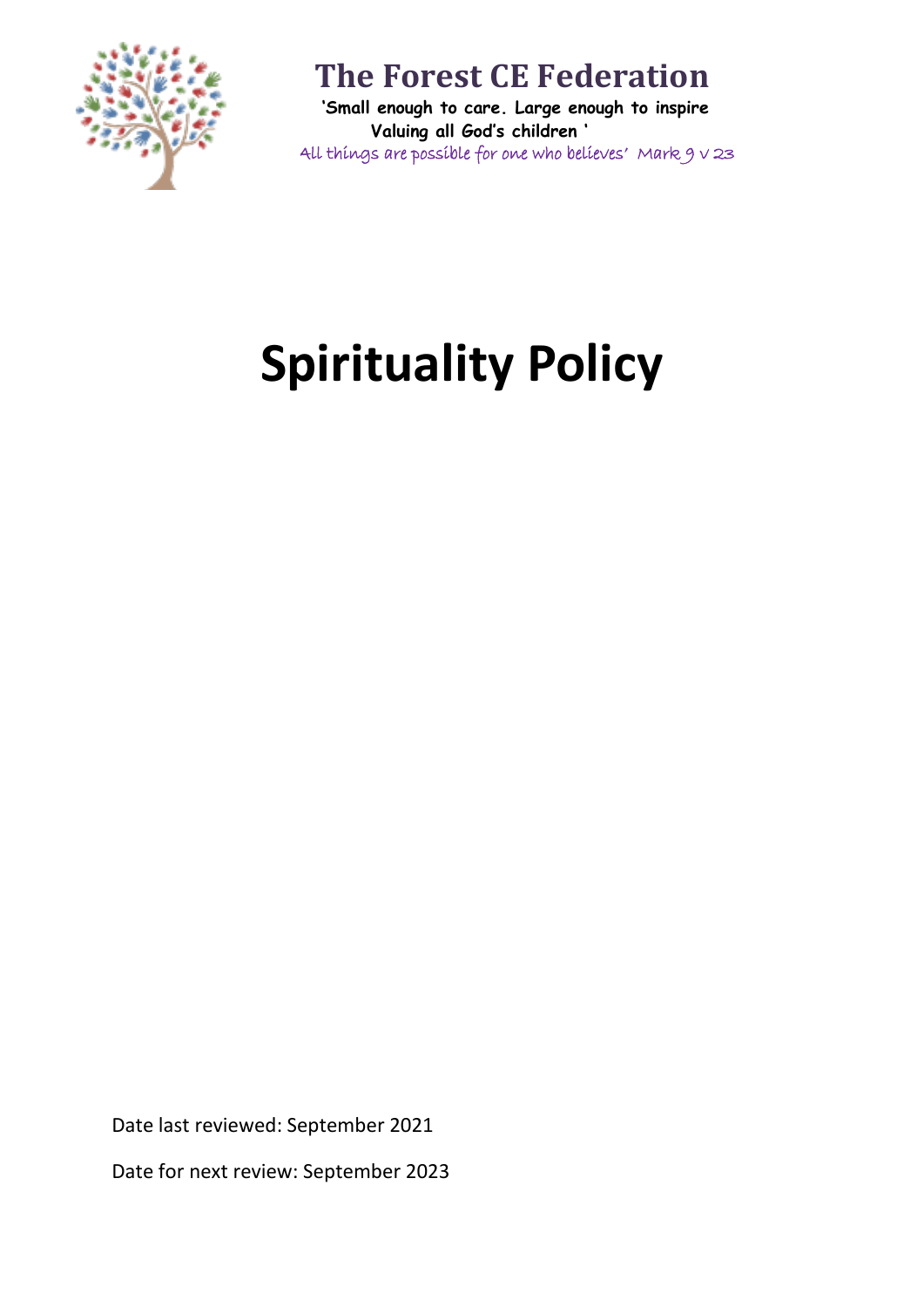

 **'Small enough to care. Large enough to inspire Valuing all God's children '** 'All things are possible for one who believes' Mark 9 v 23

#### **Vision**

The Forest CE Federation aims to provide children with an exciting, broad and balanced curriculum that will instil a love of learning. Our approach enables all children to become lifelong learners by developing transferable skills to equip them to succeed in a competitive world. A strong **Christian** ethos permeates through our daily lives ensuring our pupils are cared for in a safe, nurturing environment within our small **community.**

Everyone is valued as an individual and helped to develop and progress in their own unique way within a Christian environment. Our vision**, 'Small enough to care , Large enough to inspire , Valuing All God's children'** is at the core of everything we do. The curriculum we offer is not merely academic, but embraces the spiritual, moral, social and cultural development of all pupils and is deeply rooted in our vision that:

#### **'All things are possible for one who believes' Mark 9 v23 .**

We believe in the "whole child" and are committed to children's wider wellbeing through our **creative** inclusive curriculum, which is driven by our spiritual values.

Our curriculum is designed to spark **curiosity** in young minds through carefully planned opportunities for pupils to acquire, apply and master their knowledge and skills in a unique learning environment.

We know that a child who feels happy, safe and secure will have the **confidence** to try their best and achieve in all that they do. We endeavour to provide all children with the knowledge, skills and environment in which to thrive.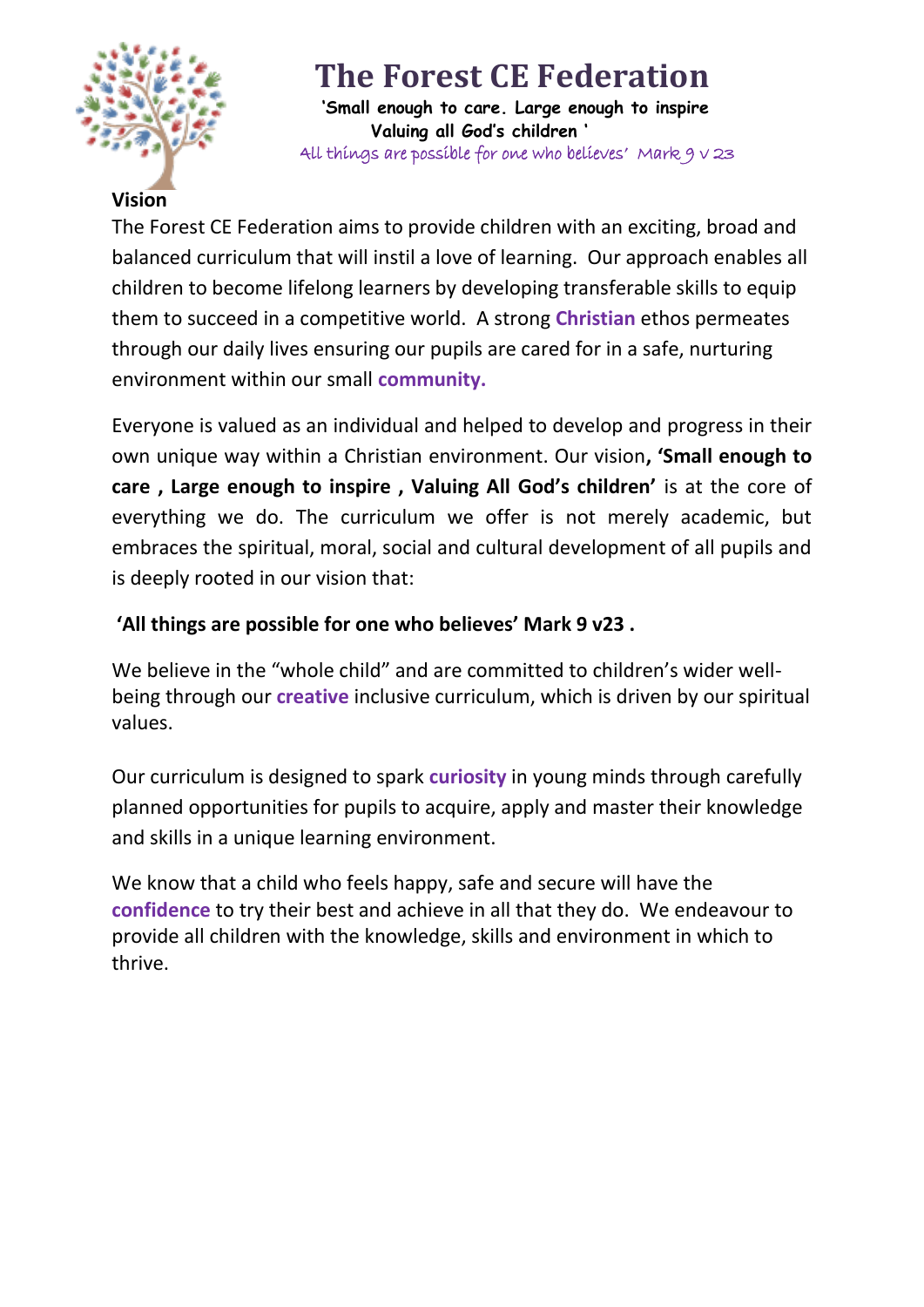

 **'Small enough to care. Large enough to inspire Valuing all God's children '** 'All things are possible for one who believes' Mark 9 v 23

As a Church of England Federation of schools, our spirituality is expressed through our understanding of the Christian gospel, rooted in the person of Jesus Christ. We fully respect that our pupils come from Christian families, from families of other faiths and from families of no faith, and that pupil's will hold beliefs and values of their own. Through our spirituality policy, our aim is to enable all our pupils to reflect deeply on what it means to be human and to ascribe meaning and value to human existence.

At our school we describe spirituality as finding God in all things, enabling reflection to become aware of God, one another, the world around us and ourselves. Spirituality is the nurturing of the inner life of the soul of a child, enabling and embracing their questions, doubts and the wonder of existence.

We seek to enable spiritual development such that children reflect on their capacity for:

- being in a relationship with God and God with us,
- nurturing our awareness of God being with us,
- being attentive to God being with us.

Christian spirituality is to point towards a life nurtured on the example of Jesus Christ and his care for others; we aim to develop within children a growing sense of empathy, concern and compassion and an ability to reflect on how our school values affect our relationships with others by imagining the journey in another's footsteps, and believing that everyone is treasured and loved as a unique child of God.

Spiritual development relates to fundamental questions about the meaning and purpose of life which affect everyone. Whilst these questions are not dependent on religious affiliation or on the prerogative of religions, as a church school we set this development within a Christian framework.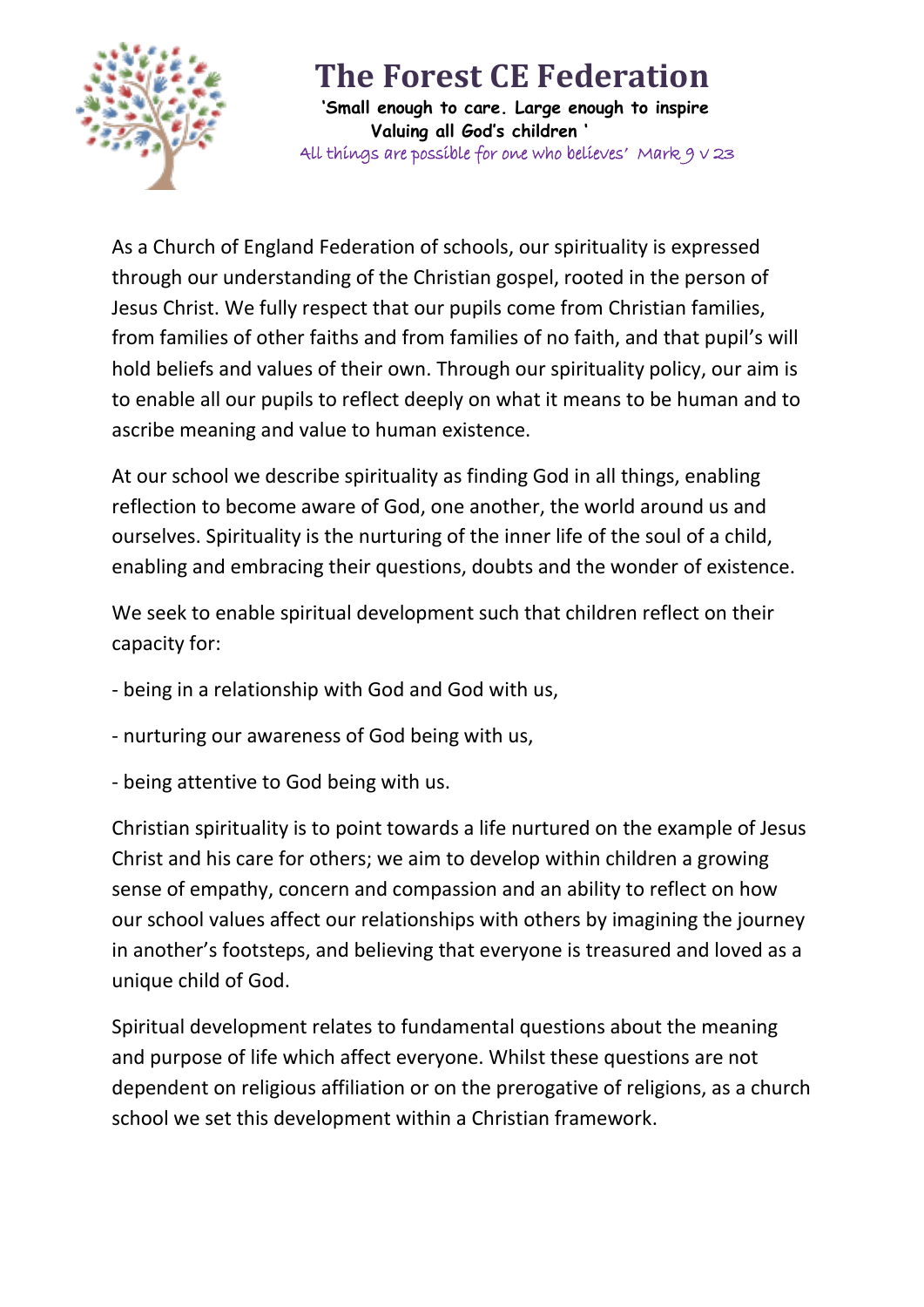

 **'Small enough to care. Large enough to inspire Valuing all God's children '** 'All things are possible for one who believes' Mark 9 v 23

Spirituality is an appreciation and cherishing of what is good, joyful, truthful and beautiful, and, in relationship with others, of what is generous, creative and loving. The spirit of a person is seen in acts of courage and perseverance, in dealing with both setbacks and praise, in endeavour and enquiry.

Spirituality is something fundamental in the human condition which is not necessarily experienced through the physical senses and /or expressed through everyday language. It has to do with the universal search for individual identity – with our responses to challenging experiences, such as death or suffering. It is a way of coping with challenges and recognising success and happiness, enabling a child to flourish, and is encapsulated in our vision of "All things are possible to one who believes" .

#### Aims

We aim to establish the right learning environment to enable the spiritual development of all pupils through the following objectives:

● Develop an appreciation of their uniqueness and value as a child made in the image of God;

- Develop an understanding of the distinctive ethos of our Federation schools as well as the context, language and symbolism of the Christian faith;
- Develop knowledge and understanding of the school's core Christian values and the Biblical teaching that underpins them;

● Develop an awareness of and respect for other people's beliefs and faiths and the ability to articulate their own;

● Develop an appreciation of what it means to be a part of a community (e.g. using their gifts and abilities in the service of others);

- Develop strategies to build good mental health ;
- Foster self-awareness and encourage pupils to make informed decisions;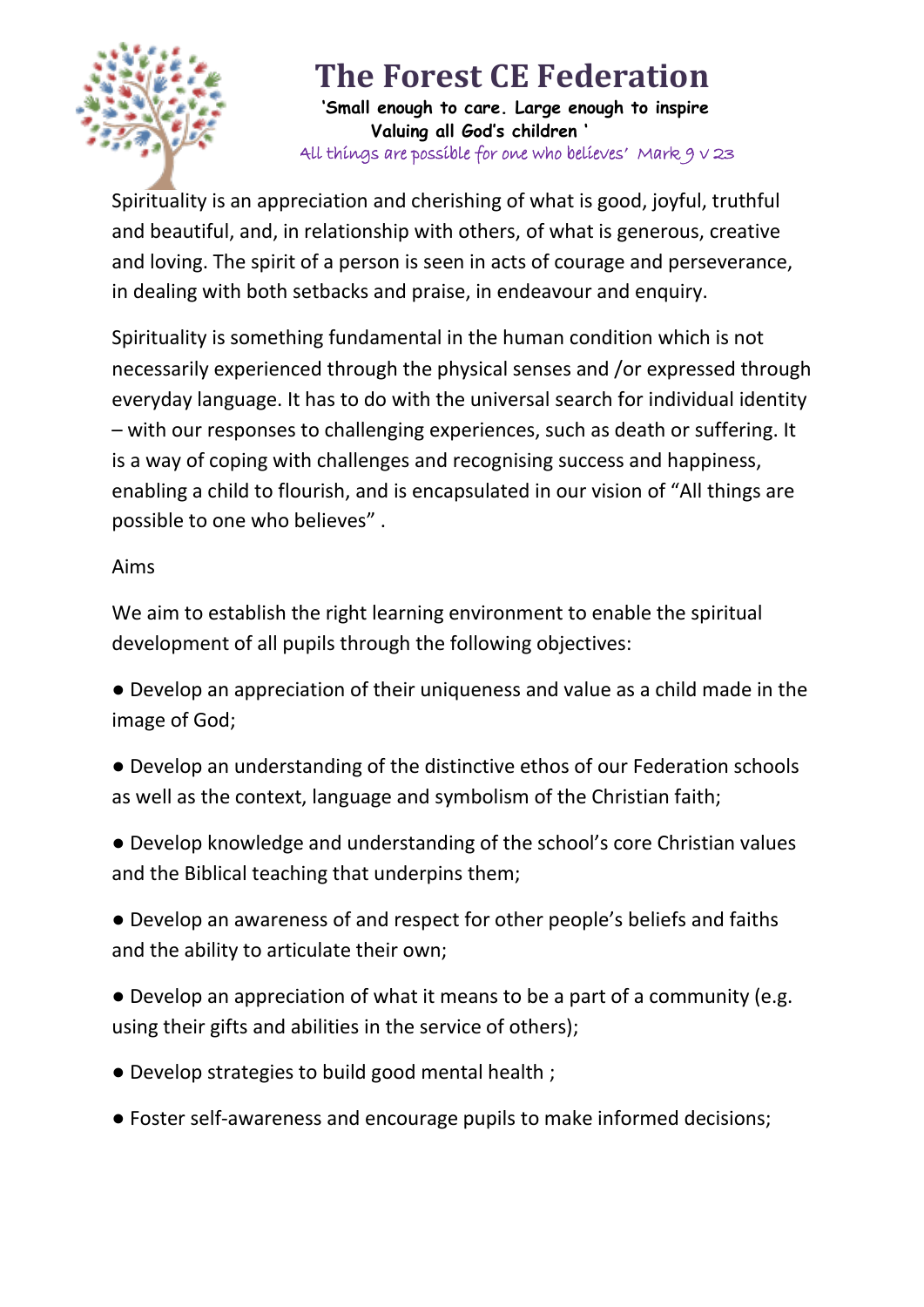

 **'Small enough to care. Large enough to inspire Valuing all God's children '** 'All things are possible for one who believes' Mark 9 v 23

● Develop the skills and language required to enable children to reflect upon the big questions and mysteries of life;

● Begin to understand and make sense of their own feelings and emotions around certain encounters and events that occur in their life;

● Develop an awareness that experiences of disappointment, failure and loss may be occasions for spiritual growth;

● Understand the value of difference and diversity through involvement with others;

- Encourage curiosity, creativity and imagination;
- Develop the ability to reflect upon experiences of awe, compassion, beauty etc
- Develop a capacity to value the natural world, a sense of awe and wonder and a commitment to care for creation.

### **Our curriculum**

Through teaching and learning, the school pursues the aims and objectives by ensuring:

● The curriculum and all areas of our community life will be driven by the school's Christian vision statement and associated values;

● Opportunities for spiritual development are actively planned into the curriculum and encouraged in all areas of school life;

● Unplanned and spontaneous spiritual opportunities for spiritual development are recognised, acknowledged and/or celebrated by staff and children;

● Collective worship celebrates the love of God for every individual and provides opportunities for children to respond and reflect on this;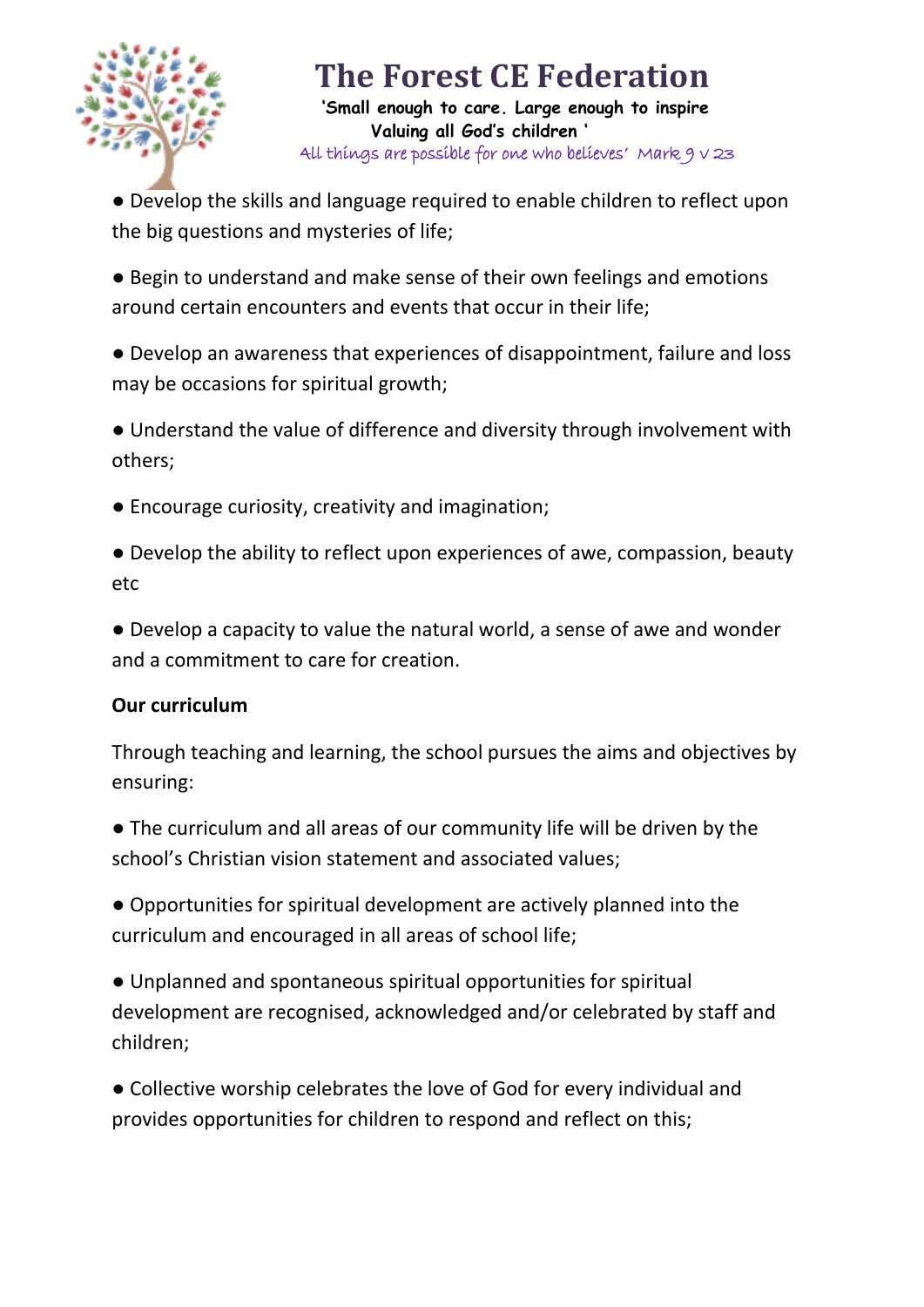

 **'Small enough to care. Large enough to inspire Valuing all God's children '** 'All things are possible for one who believes' Mark 9 v 23

● An understanding of the Christian concept of God as Father, Son and Holy Spirit; of prayer and of the Bible is nurtured and developed;

● That children's spiritual capacities such as imagination, empathy and insight are fostered through the creative arts and interactive multi-sensory teaching strategies making use of the outdoor environment and relevant educational visits;

• The provision of opportunities to listen attentively and observe carefully, listening with discernment, valuing what is good and worthwhile and making judgements through discussion and exchange of views and ideas;

● Support for learning to live with success and failure for themselves and with others;

● That the RE curriculum delivers knowledge and understanding of spirituality from a number of world faith and world view perspectives;

● That children are given as many opportunities as possible to explore the wonder of the natural world and to develop an understanding of the Christian belief that creation is a gift from God to be enjoyed, cherished and protected.

In our schools we seek to find ways in which all areas of the curriculum can contribute to children's spiritual development and to highlight opportunities for these in our planning by:

● Seeking to foster spiritual capacities, e.g. imagination, insight and empathy;

● Allowing children the security and opportunity to explore and express feelings and emotions and to celebrate diversity;

● Providing opportunities for prayer including silence and stillness;

● Sharing feelings and experiences that foster hope, joy, reassurance and encouragement;

● Encouraging children to develop relationships based on the school's Christian vision and associated values;